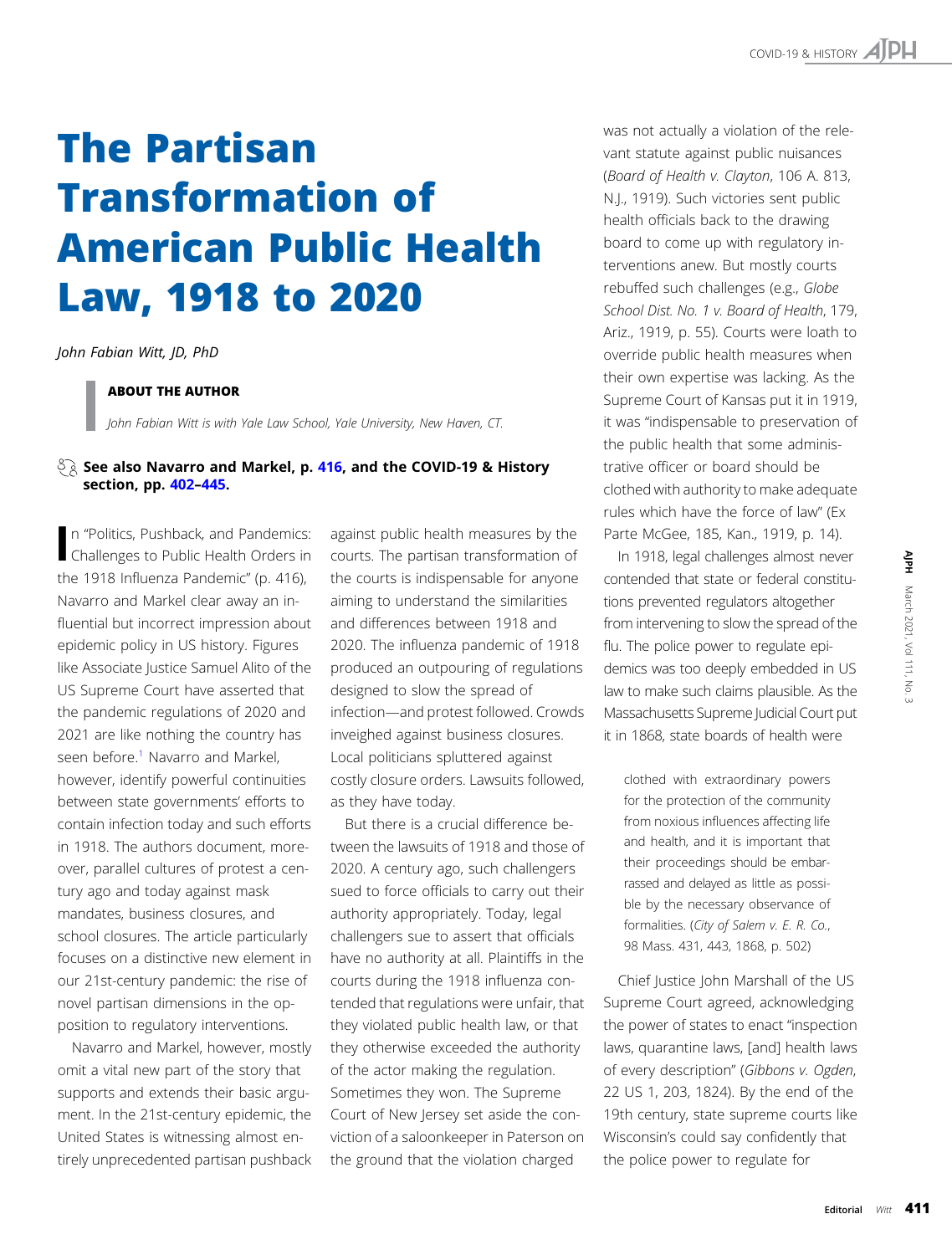epidemics was essentially a "law of overruling necessity," one that was "coex tensive with self-protection" and a part of the "inherent and plenary power in the state which enables it to prohibit all things hurtful to the comfort and welfare of society" (State v. Burdge, 70 N.W. 347, 349, 1897). Even libertarian-leaning jurists of the era concurred.[2,3](#page-2-0)

In 1905, little more than a decade before the 1918 influenza pandemic struck, the long history of the police power culminated in Associate Justice John Marshall Harlan's opinion in the Supreme Court in Jacobson v. Massachusetts. Upholding an order by the city of Cambridge, Massachusetts, requiring vaccination against smallpox, Justice Harlan wrote, "The rights of the individual in respect of his liberty may at times . . . be subjected to such restraint . . . as the safety of the general public may demand" (Jacobson v. Massachusetts, 197 US 11, 29, 1905).

By my count, the lawbooks from the 1918 influenza pandemic contain only one reported judicial opinion in which a plaintiff had the temerity to challenge the right of a state to restrict behavior during the pandemic. A federal court of appeals had no difficulty upholding the power of Alamance County, North Carolina, to prohibit a traveling amusement show from opening for business during the influenza pandemic (Benson v. Walker, 274 F. 622, 624, 4th Cir., 1921).

In 1918 and 1919, courts also made clear that broad delegations of authority to state boards of public health were an inevitable and salutary feature of the law of epidemics. As the Kansas high court put it, "Generally the public welfare is best promoted by delegating power to make administrative regulations to fulfill the expressed intention of the Legislature" (Ex Parte McGee, 185, 16, Kan., 1919, p. 14).

In 2020, by contrast, Americans have filed hundreds of constitutional challenges to pandemic regulations. A number have been successful. In Kansas, where courts sustained public health powers in 1919, a federal court issued a restraining order against limits on gatherings in churches (First Baptist Church v. Kelly, 455 F. Supp. 3d 1078, D. Kans., 2020). In Wisconsin, where courts had once been at the forefront of sustaining public health powers, the state high court struck down stay-at-home and business closure orders and warned that such orders were "something we normally associate with a prison, not a free society" (Wisconsin Legislature v. Palm, 942 N.W.2d 900, 939, Wis., 2020). In Michigan, the state supreme court majority struck down the state's emergency powers legislation on the theory that it unconstitutionally delegated the legislature's power although the delegation at issue closely resembled broad delegations going back to 1918 and before (Midwest Inst. of Health v. Governor of Michigan, N.W.2d, 22020 WL 5877599, Oct. 2, 2020).

As of this writing, the most significant decision in the line of constitutional cases arising from the COVID-19 pandemic comes from the US Supreme Court, which the day before Thanksgiving 2020 issued an unprecedented decision blocking New York State's emergency pandemic limits on the size of religious gatherings (Roman Catholic Diocese of Brooklyn v. Cuomo, 592 US, 2020). A century ago, analogous claims that California's influenza regulations infringed on religious freedoms made no headway at all. $4.5$  But now five justices on the US Supreme Court (and state judges around the country) insist that constitutional constraints preclude certain long-standing regulatory interventions.

What explains the new surge of judicial resistance to public health measures? Much of the answer lies in the "national partisan battle" Navarro and Markel cite. For the first time in a century and a half, the US Supreme Court is bitterly divided along party lines. (The court's Thanksgiving decision came only after the October confirmation of Justice Amy Coney Barrett, who swung the court in a new direction by replacing Democratic appointee Ruth Bader Ginsburg.) Many of the US state high courts are in similar positions. Republican judges, moreover, have put market regulation in the crosshairs as part of a broader critique of the New Deal consensus in constitutional law. In recent years, that effort has extended to bitter attacks on expertise and on the constitutionality of the administrative state.

In our pandemic emergency, legal partisanship has emerged as a new source of pushback. Judges have found themselves doing public health politics by constitutional law means. **AIPH** 

### **CORRESPONDENCE**

Correspondence should be sent to John Fabian Witt, Yale Law School, Box 208215, New Haven, CT 06520-8215 (e-mail: [john.witt@yale.edu\)](mailto:john.witt@yale.edu). Reprints can be ordered at <http://www.ajph.org> by clicking the "Reprints" link.

#### PUBLICATION INFORMATION

Full Citation: Witt JF. The partisan transformation of American public health law, 1918 to 2020. Am J Public Health. 2021;111(3):411–413. Acceptance Date: December 4, 2020. DOI: <https://doi.org/10.2105/AJPH.2020.306106>

#### ACKNOWLEDGMENTS

I give many thanks to Kiki Manzur for excellent research assistance.

# CONFLICTS OF INTEREST

The author has no conflicts of interest to declare.

 $\sim$